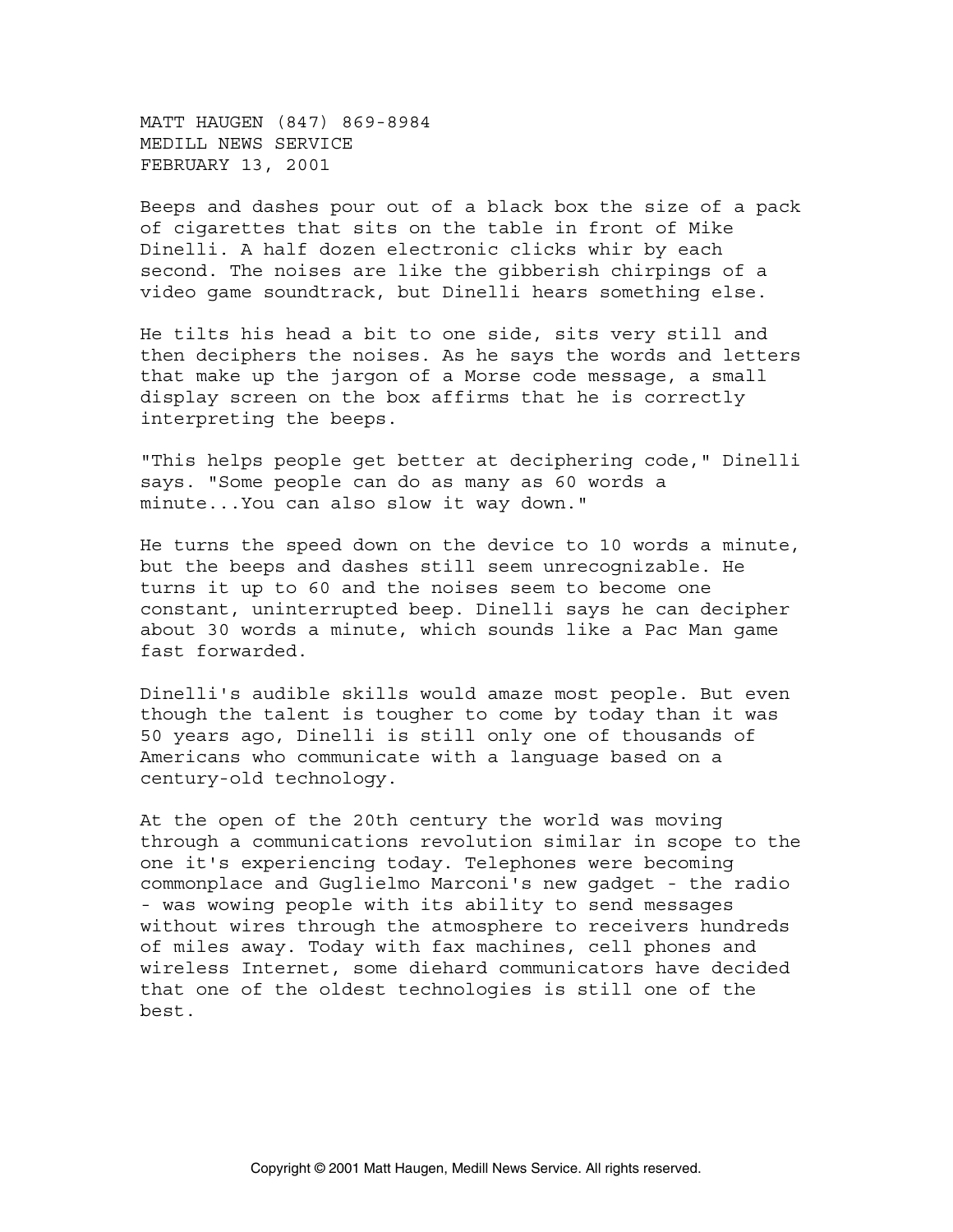Around the country and around the world, amateur radio also known as ham radio - continues to hold both a nostalgic and a cutting edge niche in telecommunications. Enthusiasts, called hams or hammers, carry on the legacy of wireless communications in many forms.

Dinelli, 44, goes in for one of the classics.

"I do about 99 percent of my stuff with Morse code," says Dinelli, who lives in Skokie with his wife and 12-year-old son, Steven.

Dinelli, who is also known by his call sign N9BOR within ham circles, has worked with radios since he was a kid. He now spends a few hours each week communicating with people from all over the world via a radio in his basement.

"I just have a blast," Dinelli says. "The friendships that you develop are great. It's sort of like a fraternity."

Along with his friends made through the airwaves, Dinelli has met many people closer to who also share his hobby. He serves as president for the Metro Amateur Radio Club in Skokie. The 76 members of the club meet on the first Wednesday of each month to discuss radio issues. It is just one of thousands of such clubs around the country.

Dinelli estimates there are 600,000 ham radio operators around the world, with a majority operating in America, where the Federal Communication Commission requires amateur radio users to obtain a license by taking a 35-question multiple choice test. Dinelli earned his license in 1980 and just before Christmas last year his son found out he had passed the exam also.

"They just want to make sure you're not going to hurt yourself and you're not going to interfere with any other frequencies like the police or fire departments," says Arnold "Arnie" Borenstein, W9FO, who earned his license in 1940. Borenstein is a member of the Metro Amateur Radio Club. He co-taught the class Steven took for the FCC test.

"They ask you things like do you want to look into a microwave or not," Steven says. "It's really for just basic stuff."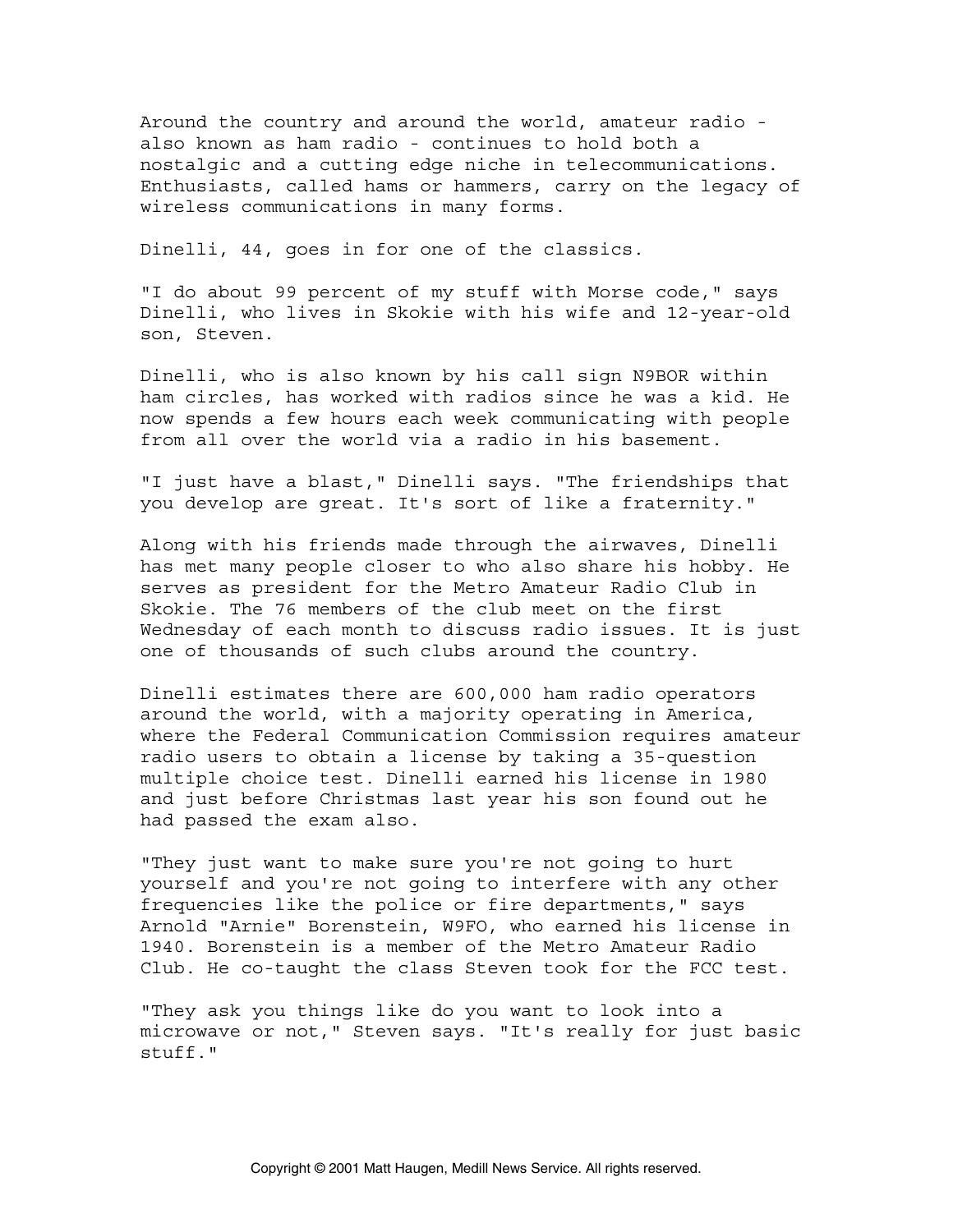Steven and his father now communicate with each other using handheld radio devices that transmit over short distances. Steven's was a gift from his father for getting his license.

Although Dinelli uses his radio as a hobby to practice an old-fashioned craft, some hams are doing high-tech and very critical communicating with their sets.

"Amateurs carry out a public service when communications fails," Borenstein says, noting that hams often play a vital role in emergencies. When earthquakes, tornados, hurricanes and other natural disasters disrupt phone and Internet service, hams will work with the Red Cross and the Salvation Army to coordinate rescue efforts, Borenstein adds.

Hams are also working with new technologies to push the limits of what radios are capable of doing. December 22 last year a class at Luther Burbank Elementary School in Chicago became the first group to use an amateur radio to contact the International Space Station. Students asked Space Station Alpha Commander William "Shep" Shepherd questions about being an astronaut and what he enjoyed most about living in space.

Some hams have also combined their radios with the Internet to try out new forms of contact. Using a setup known as a tunnel, hams send radio signals "down" into the Internet that then come "up" at locations all over the world. But high-tech is not the only way to reach distant lands with a radio.

In 2000, Dinelli made contact with people in more than 100 different international locations, most by using just Morse Code. Each contact he makes sends him a QSL card, which is a note card documenting the transmission. The time, location and type of contact is printed on each card and sent to the person contacted. Many hams have thousands of QSL cards in their collections.

A quick way to build up such a stash is through "contesting." Amateur clubs and other organizations sponsor events where hams contact as many people in as many locations as possible during a given time period.